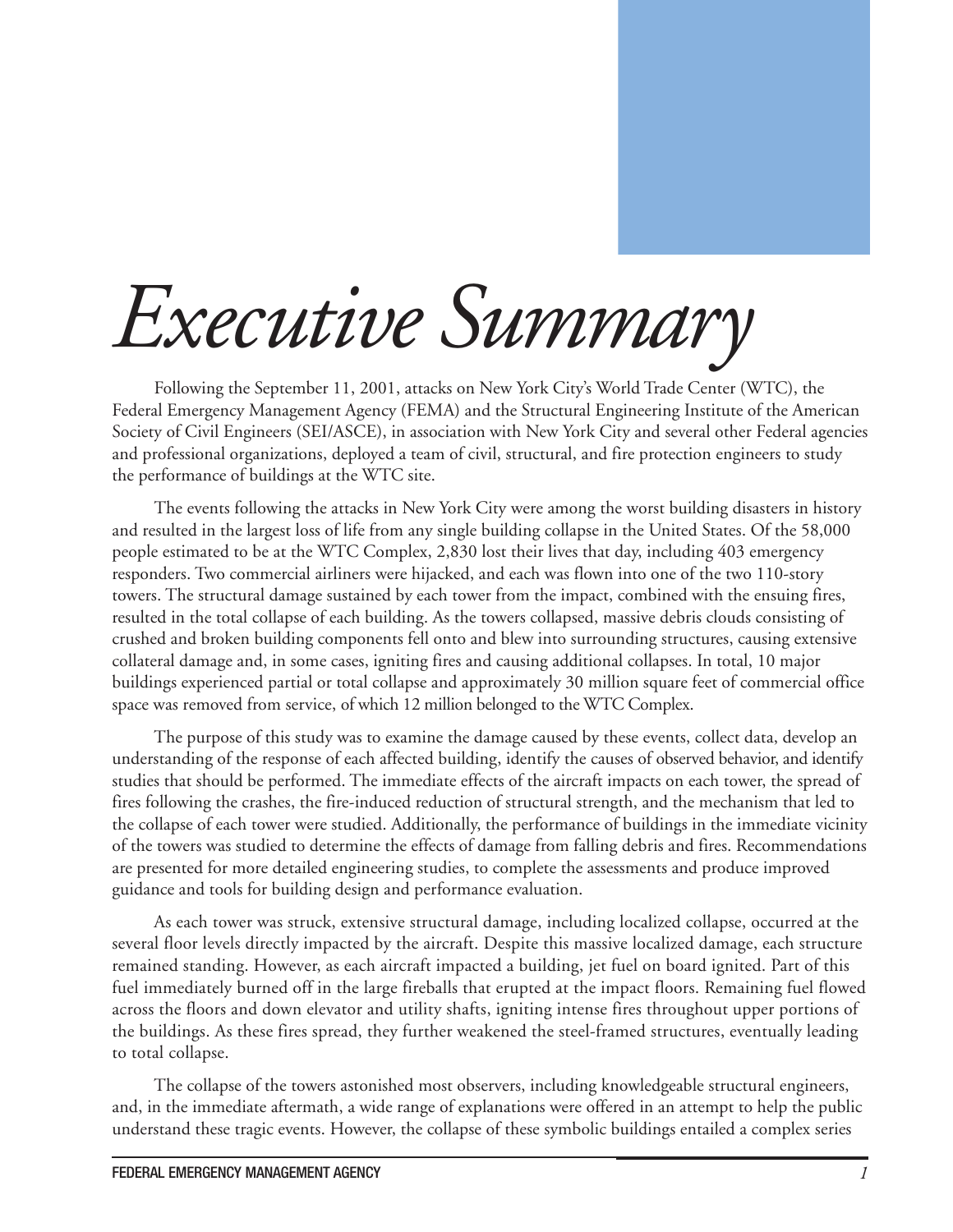of events that were not identical for each tower. To determine the sequence of events, likely root causes, and methods or technologies that may improve or mitigate the building performance observed, FEMA and ASCE formed a Building Performance Study (BPS) Team consisting of specialists in tall building design, steel and connection technology, fire and blast engineering, and structural investigation and analysis.

The Team conducted field observations at the WTC site and steel salvage yards, removed and tested samples of the collapsed structures, viewed hundreds of hours of video and thousands of still photographs, conducted interviews with witnesses and persons involved in the design, construction, and maintenance of each of the affected buildings, reviewed construction documents, and conducted preliminary analyses of the damage to the WTC towers.

With the information and time available, the sequence of events leading to the collapse of each tower could not be definitively determined. However, the following observations and findings were made:

The structural damage sustained by each of the two buildings as a result of the terrorist attacks was massive. The fact that the structures were able to sustain this level of damage and remain standing for an extended period of time is remarkable and is the reason that most building occupants were able to evacuate safely. Events of this type, resulting in such substantial damage, are generally not considered in building design, and the ability of these structures to successfully withstand such damage is noteworthy.

Preliminary analyses of the damaged structures, together with the fact the structures remained standing for an extended period of time, suggest that, absent other severe loading events such as a windstorm or earthquake, the buildings could have remained standing in their damaged states until subjected to some significant additional load. However, the structures were subjected to a second, simultaneous severe loading event in the form of the fires caused by the aircraft impacts.

The large quantity of jet fuel carried by each aircraft ignited upon impact into each building. A significant portion of this fuel was consumed immediately in the ensuing fireballs. The remaining fuel is believed either to have flowed down through the buildings or to have burned off within a few minutes of the aircraft impact. The heat produced by this burning jet fuel does not by itself appear to have been sufficient to initiate the structural collapses. However, as the burning jet fuel spread across several floors of the buildings, it ignited much of the buildings' contents, causing simultaneous fires across several floors of both buildings. The heat output from these fires is estimated to have been comparable to the power produced by a large commercial power generating station. Over a period of many minutes, this heat induced additional stresses into the damaged structural frames while simultaneously softening and weakening these frames. This additional loading and the resulting damage were sufficient to induce the collapse of both structures.

The ability of the two towers to withstand aircraft impacts without immediate collapse was a direct function of their design and construction characteristics, as was the vulnerability of the two towers to collapse a result of the combined effects of the impacts and ensuing fires. Many buildings with other design and construction characteristics would have been more vulnerable to collapse in these events than the two towers, and few may have been less vulnerable. It was not the purpose of this study to assess the code-conformance of the building design and construction, or to judge the adequacy of these features. However, during the course of this study, the structural and fire protection features of the buildings were examined. The study did not reveal any specific structural features that would be regarded as substandard, and, in fact, many structural and fire protection features of the design and construction were found to be superior to the minimum code requirements.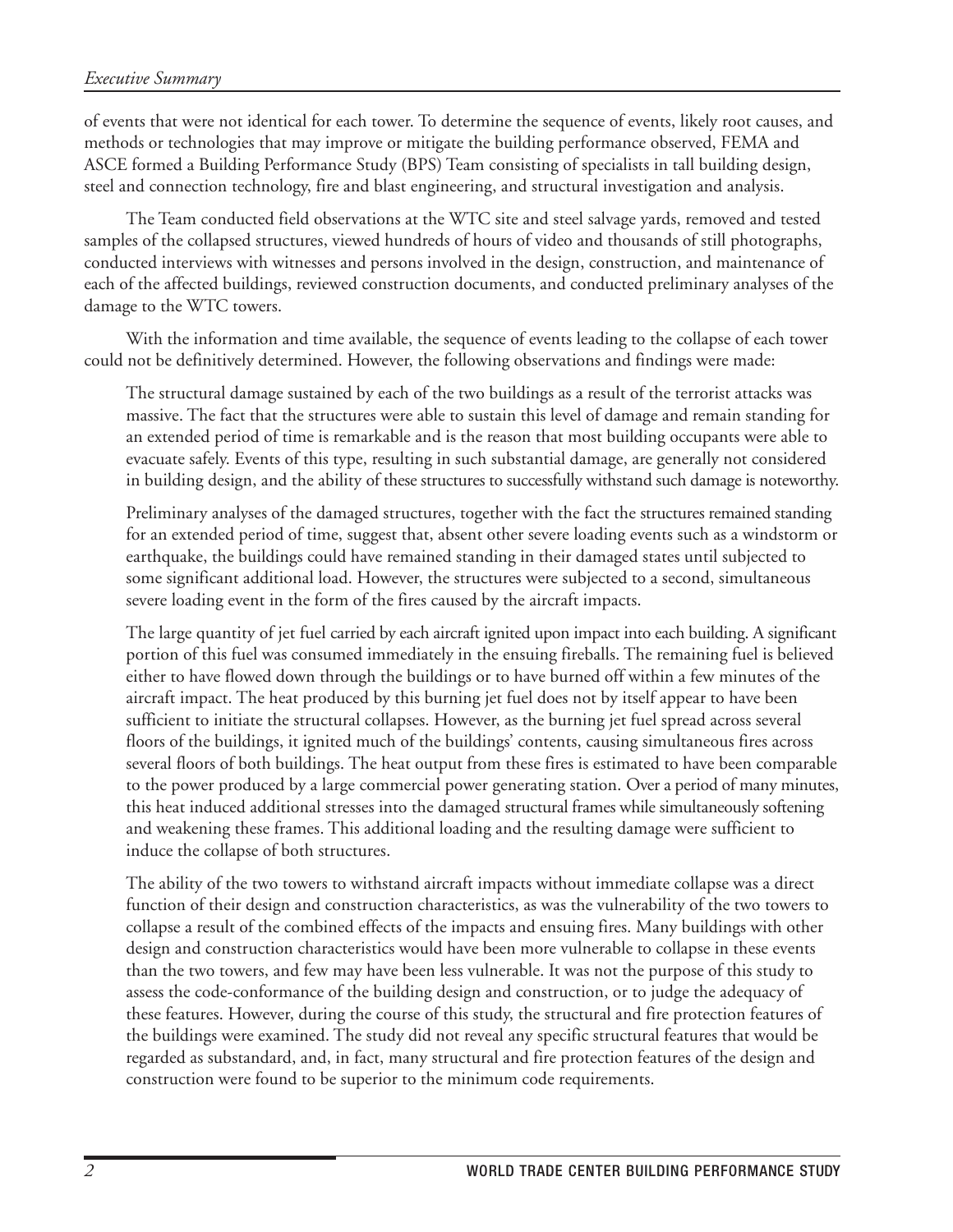Several building design features have been identified as key to the buildings' ability to remain standing as long as they did and to allow the evacuation of most building occupants. These included the following:

- robustness and redundancy of the steel framing system
- adequate egress stairways that were well marked and lighted
- conscientious implementation of emergency exiting training programs for building tenants

Similarly, several design features have been identified that may have played a role in allowing the buildings to collapse in the manner that they did and in the inability of victims at and above the impact floors to safely exit. These features should not be regarded either as design deficiencies or as features that should be prohibited in future building codes. Rather, these are features that should be subjected to more detailed evaluation, in order to understand their contribution to the performance of these buildings and how they may perform in other buildings. These include the following:

- the type of steel floor truss system present in these buildings and their structural robustness and redundancy when compared to other structural systems
- use of impact-resistant enclosures around egress paths
- resistance of passive fire protection to blasts and impacts in buildings designed to provide resistance to such hazards
- grouping emergency egress stairways in the central building core, as opposed to dispersing them throughout the structure

During the course of this study, the question of whether building codes should be changed in some way to make future buildings more resistant to such attacks was frequently explored. Depending on the size of the aircraft, it may not be technically feasible to develop design provisions that would enable all structures to be designed and constructed to resist the effects of impacts by rapidly moving aircraft, and the ensuing fires, without collapse. In addition, the cost of constructing such structures might be so large as to make this type of design intent practically infeasible.

Although the attacks on the World Trade Center are a reason to question design philosophies, the BPS Team believes there are insufficient data to determine whether there is a reasonable threat of attacks on specific buildings to recommend inclusion of such requirements in building codes. Some believe the likelihood of such attacks on any specific building is deemed sufficiently low to not be considered at all. However, individual building developers may wish to consider design provisions for improving redundancy and robustness for such unforeseen events, particularly for structures that, by nature of their design or occupancy, may be especially susceptible to such incidents. Although some conceptual changes to the building codes that could make buildings more resistant to fire or impact damage or more conducive to occupant egress were identified in the course of this study, the BPS Team felt that extensive technical, policy, and economic study of these concepts should be performed before any specific code change recommendations are developed. This report specifically recommends such additional studies. Future building code revisions may be considered after the technical details of the collapses and other building responses to damage are better understood.

Several other buildings, including the Marriott Hotel (WTC 3), the South Plaza building (WTC 4), the U.S. Customs building (WTC 6), and the Winter Garden, experienced severe damage as a result of the massive quantities of debris that fell on them when the two towers collapsed. The St. Nicholas Greek Orthodox Church just south of WTC 2 was completely destroyed by the debris that fell on it.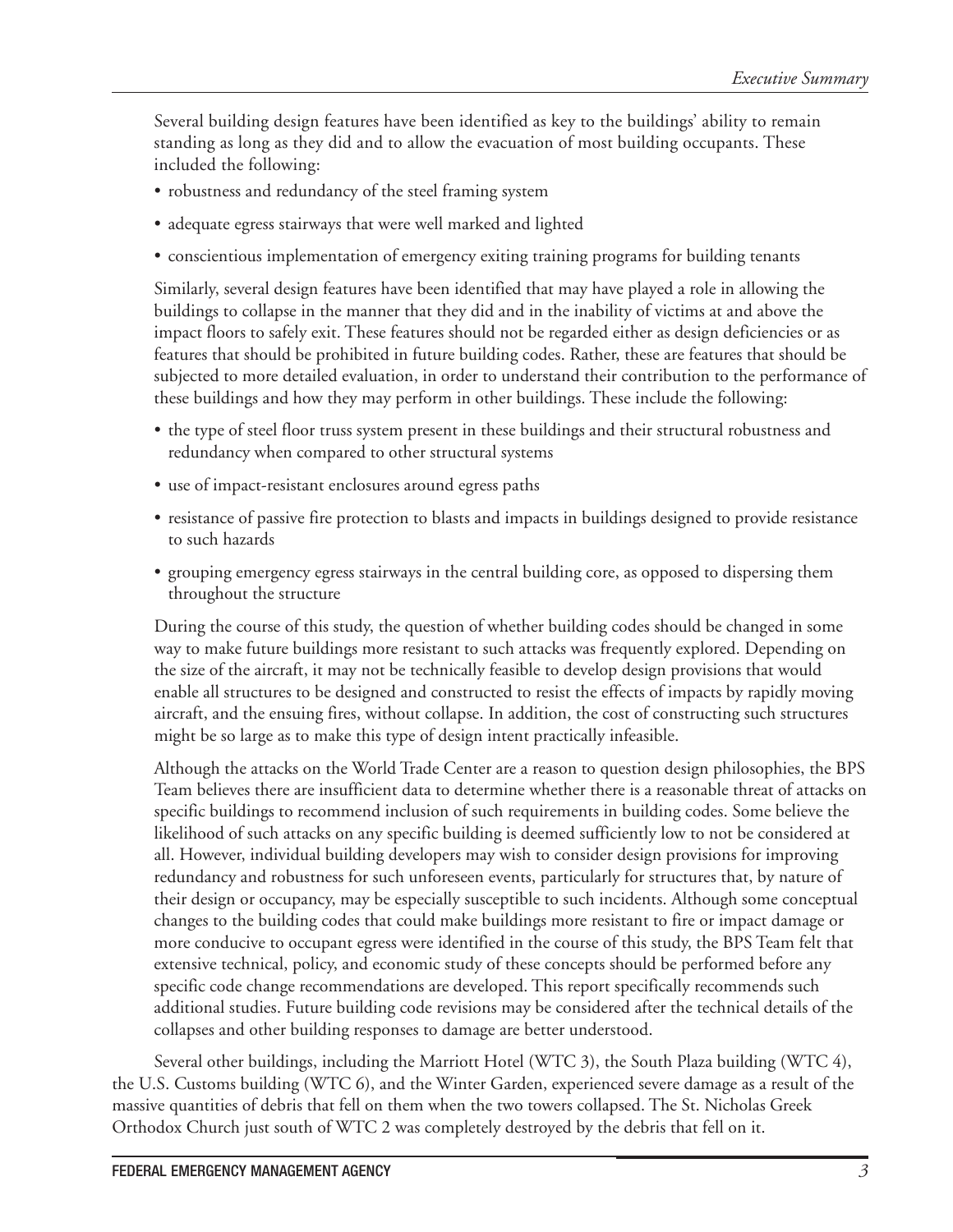## *Executive Summary*

WTC 5, WTC 7, 90 West Street, the Bankers Trust building, the Verizon building, and World Financial Center 3 were impacted by large debris from the collapsing towers and suffered structural damage, but arrested collapse to localized areas. The performance of these buildings demonstrates the inherent ability of redundant steel-framed structures to withstand extensive damage from earthquakes, blasts, and other extreme events without progressive collapse.

The debris from the collapses of the WTC towers also initiated fires in surrounding buildings, including WTC 4, 5, 6, and 7; 90 West Street; and 130 Cedar Street. Many of the buildings suffered severe fire damage but remained standing. However, two steel-framed structures experienced fire-induced collapse. WTC 7 collapsed completely after burning unchecked for approximately 7 hours, and a partial collapse occurred in an interior section of WTC 5. Studies of WTC 7 indicate that the collapse began in the lower stories, either through failure of major load transfer members located above an electrical substation structure or in columns in the stories above the transfer structure. The collapse of WTC 7 caused damage to the Verizon building and 30 West Broadway. The partial collapse of WTC 5 was not initiated by debris and is possibly a result of fire-induced connection failures. The collapse of these structures is particularly significant in that, prior to these events, no protected steel-frame structure, the most common form of large commercial construction in the United States, had ever experienced a fire-induced collapse. Thus, these events may highlight new building vulnerabilities, not previously believed to exist.

In the study of the WTC towers and the surrounding buildings that were subsequently damaged by falling debris and fire, several issues were found to be critical to the observed building performance in one or more buildings.

These issues fall into several broad topics that should be considered for buildings that are being evaluated or designed for extreme events. It may be that some of these issues should be considered for all buildings; however, additional studies are required before general recommendations, if any, can be made for all buildings. The issues identified from this study of damaged buildings in or near the WTC site have been summarized into the following points:

- a. Structural framing systems need redundancy and/or robustness, so that alternative paths or additional capacity are available for transmitting loads when building damage occurs.
- b. Fireproofing needs to adhere under impact and fire conditions that deform steel members, so that the coatings remain on the steel and provide the intended protection.
- c. Connection performance under impact loads and during fire loads needs to be analytically understood and quantified for improved design capabilities and performance as critical components in structural frames.
- d. Fire protection ratings that include the use of sprinklers in buildings require a reliable and redundant water supply. If the water supply is interrupted, the assumed fire protection is greatly reduced.
- e. Egress systems currently in use should be evaluated for redundancy and robustness in providing egress when building damage occurs, including the issues of transfer floors, stair spacing and locations, and stairwell enclosure impact resistance.
- f. Fire protection ratings and safety factors for structural transfer systems should be evaluated for their adequacy relative to the role of transfer systems in building stability.

The BPS Team has developed recommendations for specific issues, based on the study of the performance of the WTC towers and surrounding buildings in response to the impact and fire damage that occurred. These recommendations have a broader scope than the important issue of building concepts and design for mitigating damage from terrorist attacks, and also address the level at which resources should be expended for aircraft security, how the fire protection and structural engineering communities should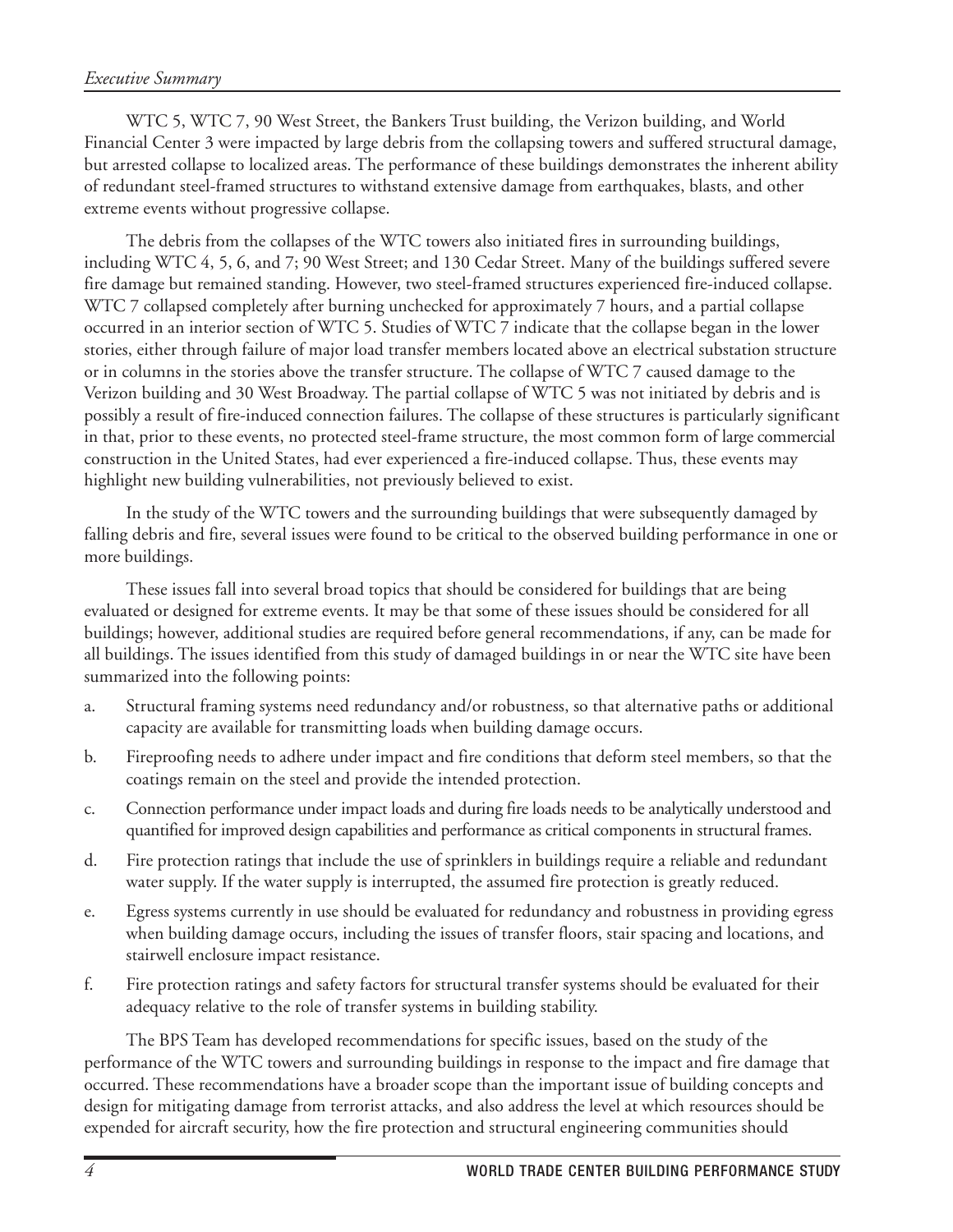increase their interaction in building design and construction, possible considerations for improved egress in damaged structures, the public understanding of typical building design capacities, issues related to the study process and future activities, and issues for communities to consider when they are developing emergency response plans that include engineering response.

**National Response.** Resources should be directed primarily to aviation and other security measures rather than to hardening buildings against airplane impact. The relationship and cooperation between public and private organizations should be evaluated to determine the most effective mechanisms and approaches in the response of the nation to such disasters.

**Interaction of Structural Elements and Fire.** The existing prescriptive fire resistance rating method (ASTM E119) does not provide sufficient information to determine how long a building component in a structural system can be expected to perform in an actual fire. A method of assessing performance of structural members and connections as part of a structural system in building fires is needed for designers and emergency personnel.

The behavior of the structural system under fire conditions should be considered as an integral part of the structural design. Recommendations are to:

- Develop design tools, including an integrated model that predicts heating conditions produced by the fire, temperature rise of the structural component, and structural response.
- Provide interdisciplinary training in structures and fire protection for both structural engineers and fire protection engineers.

Performance criteria and test methods for fireproofing materials relative to their durability, adhesion, and cohesion when exposed to abrasion, shock, vibration, rapid temperature rise, and high-temperature exposures need further study.

**Interaction of Professions in Design.** The structural, fire protection, mechanical, architectural, blast, explosion, earthquake, and wind engineering communities need to work together to develop guidance for vulnerability assessment, retrofit, and the design of concrete and steel structures to mitigate or reduce the probability of progressive collapse under single- and multiple-hazard scenarios.

An improved level of interaction between structural and fire protection engineers is encouraged. Recommendations are to:

- Consider behavior of the structural system under fire as an integral part of the design process.
- Provide cross-training of fire protection and structural engineers in the performance of structures and building fires.

**Fire Protection Engineering Discipline.** The continued development of a system for performancebased design is encouraged. Recommendations are to:

- Improve the existing models that simulate fire and spread in structures, as well as the impact of fire and smoke on structures and people.
- Improve the database on material burning behavior.

**Building Evacuation.** The following topics were not explicitly examined during this study, but are recognized as important aspects of designing buildings for impact and fire events. Recommendations for further study are to:

• Perform an analysis of occupant behavior during evacuation of the buildings at WTC to improve the design of fire alarm and egress systems in high-rise buildings.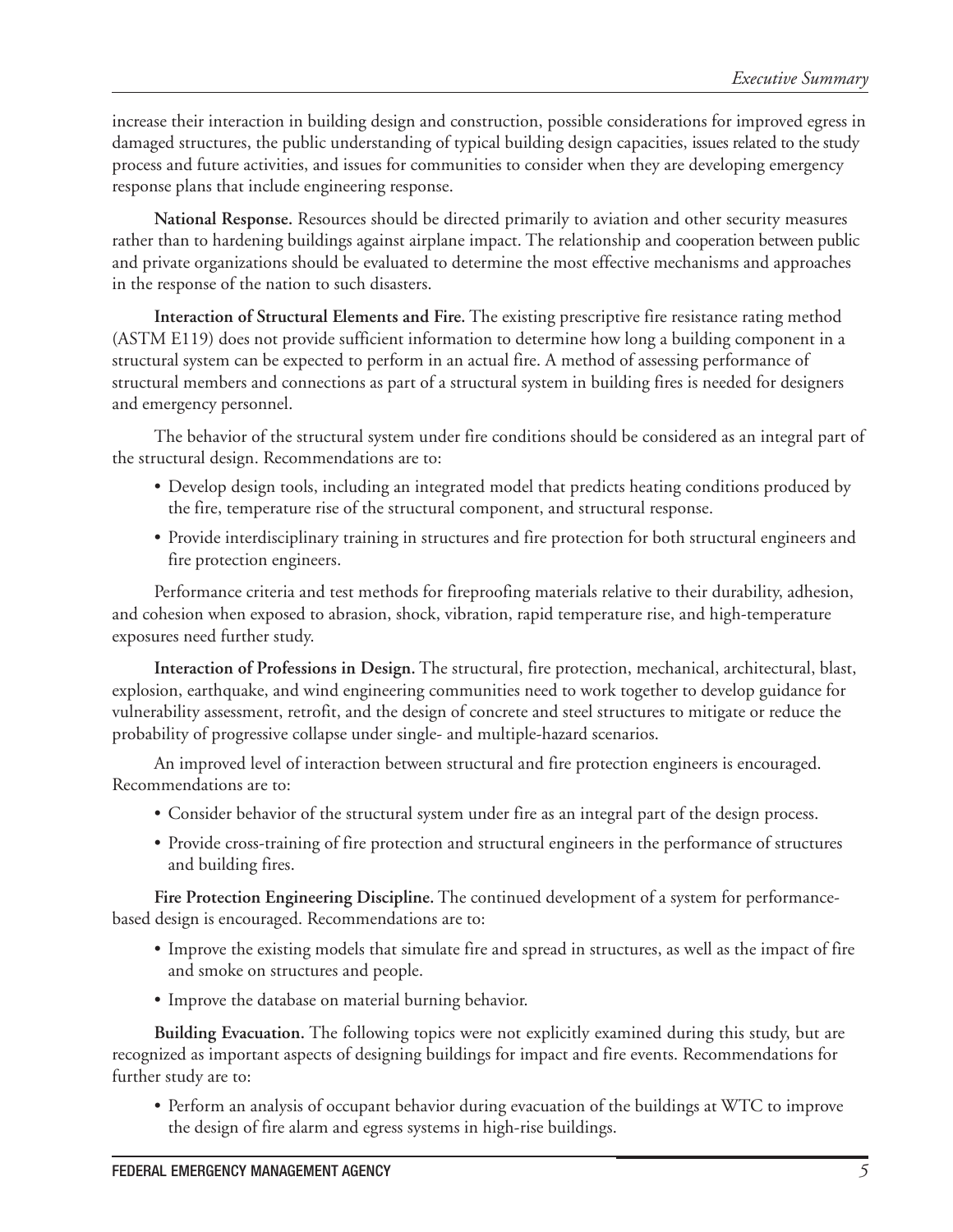- Perform an analysis of the design basis of evacuation systems in high-rise buildings to assess the adequacy of the current design practice, which relies on phased evacuation.
- Evaluate the use of elevators as part of the means of egress for mobility-impaired people as well as the general building population for the evacuation of high-rise buildings. In addition, the use of elevators for access by emergency personnel needs to be evaluated.

**Emergency Personnel.** One of the most serious dangers firefighters and other emergency responders face is partial or total collapse of buildings. Recommended steps to provide better protection to emergency personnel are to:

- Have fire protection and structural engineers assist emergency personnel in developing pre-plans for buildings and structures to include more detailed assessments of hazards and response of structural elements and performance of buildings during fires, including identification of critical structural elements.
- Develop training materials and courses for emergency personnel concerning the effects of fire on steel.
- Review collaboration efforts between the emergency personnel and engineering professions so that engineers may assist emergency personnel in assessments during an incident.

**Education of Stakeholders.** Stakeholders (e.g., owners, operators, tenants, authorities, designers) should be further educated about building codes, the minimum design loads typically addressed for building design, and the extreme events that are not addressed by building codes. Should stakeholders desire to address events not included in the building codes, they should understand the process of developing and implementing strategies to mitigate damage from extreme events.

Stakeholders should also be educated about the expected performance of their building when renovations, or changes in use or occupancy, occur and the building is subjected to different floor or fire loads. For instance, if the occupancy in a building changes to one with a higher fire hazard, stakeholders should have the fire protection systems reviewed to ensure there is adequate fire protection. Or, if the structural load is increased with a new occupancy, the structural support system should be reviewed to ensure it can carry the new load.

**Study Process.** This report benefited from a tremendous amount of professional volunteerism in response to this unprecedented national disaster. Improvements can be made that would aid the process for any future efforts. Recommendations are to:

- Provide resources that are proportional to the required level of effort.
- Provide better access to data, including building information, interviews, samples, site photos, and documentation.

**Archival Information.** Archival information has been collected and provides the groundwork for continued study. It is recommended that a coordinated effort for the preservation of this and other relevant information be undertaken by a responsible organization or agency, capable of maintaining and managing such information. This effort would include:

- cataloging all photographic data collected to date
- enhancing video data collected for both quality and timeline
- conducting interviews with building occupants, witnesses, rescue workers, and any others who may provide valuable information
- initiating public requests for information